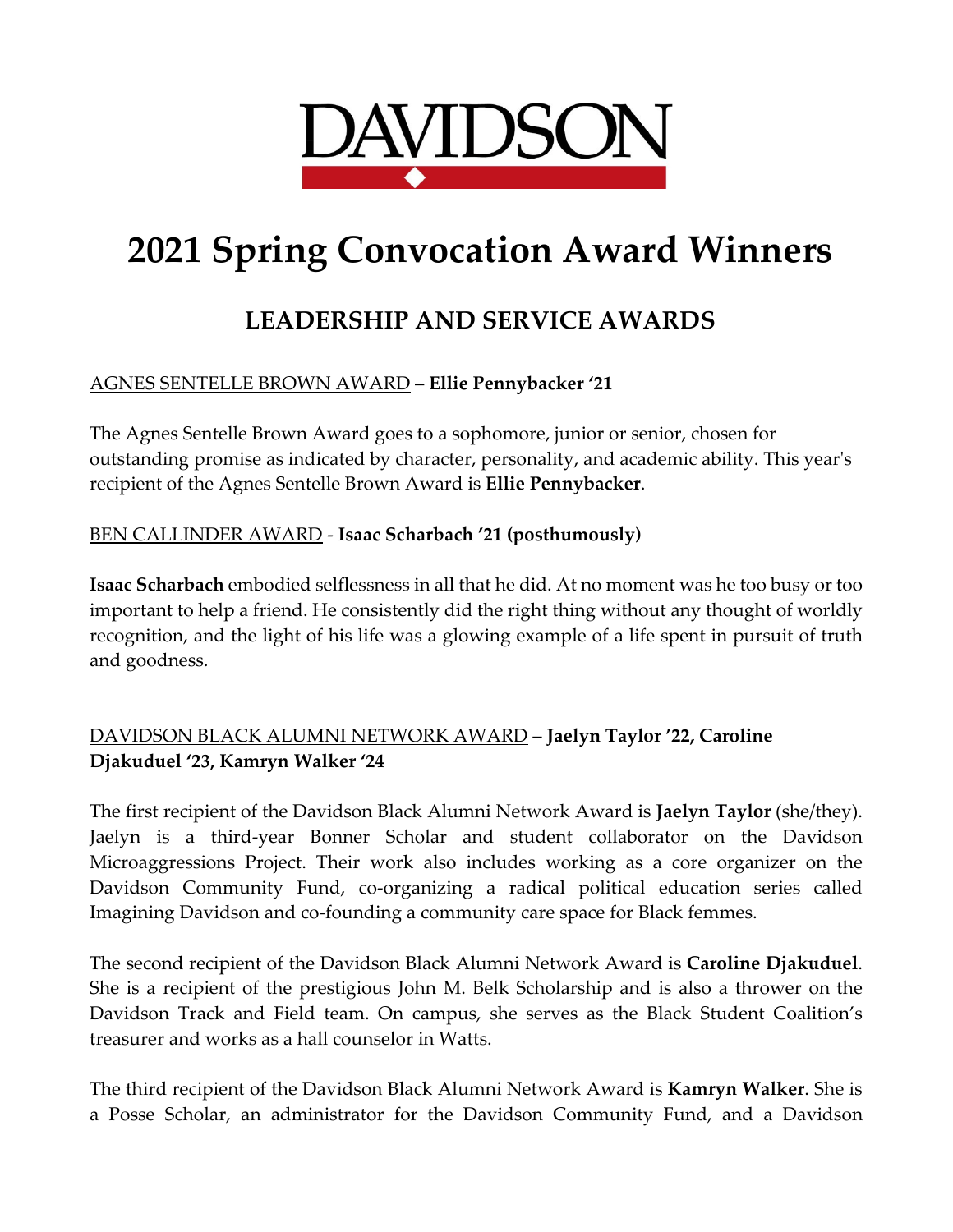Cheerleader as well as a member of the Black Student Coalition and the Black Femmes at Davidson.

#### GEORGE GLADSTONE MEMORIAL AWARD **- Louisa Bartkovich '22, Alexandra Menard '22**

The George Gladstone Memorial Award is presented to rising seniors who exhibit high potential for service to mankind as demonstrated through leadership, service to the community, and academic record. This year's winners of the George Gladstone Memorial Award are **Louisa Bartkovich** and **Alexandra Menard.**

### GOODWIN-EXXON AWARD - **Sabria Jackson '23, Mira Gladstone '22, Katherine Smith '21**

The Goodwin-Exxon Awards are awarded annually to a sophomore, a junior, and a senior adjudged to exemplify the highest standards of character, good sportsmanship, and consideration of others. This year's winners of the Goodwin-Exxon Award are **Sabria Jackson, Mira Gladstone, Katherine Smith '21.**

### CHARLES MALONE RICHARDS AWARD **- Isaac Scharbach '21 (posthumously)**

**Isaac Scharbach** was a leader of Catholic Campus Ministry and contributed artwork to and edited Davidson's religious literary magazine Availing. His deep faithfulness was directed towards his fellow students, for whom he regularly prayed and fasted. His untimely death brought a terrible grief, but his belief in the life to come with God brings great comfort to those who loved him.

### C. SHAW SMITH AWARD - **Emily Schmitt '23**

As the Summit Outpost Chair on the Union Board, Emily was in charge of upholding a campus tradition- weekly Wednesday night trivia. In a year when so much was not able to happen, Emily seamlessly transitioned the event virtually to allow Davidson students near and far the ability to gather together and have fun. Not only did she maintain this tradition but boosted attendance numbers to higher than average in-person attendance. We are thankful for her and her hard work to keep this sense of normalcy alive. We are excited to award this year's C. Shaw Smith award to **Emily Schmitt**.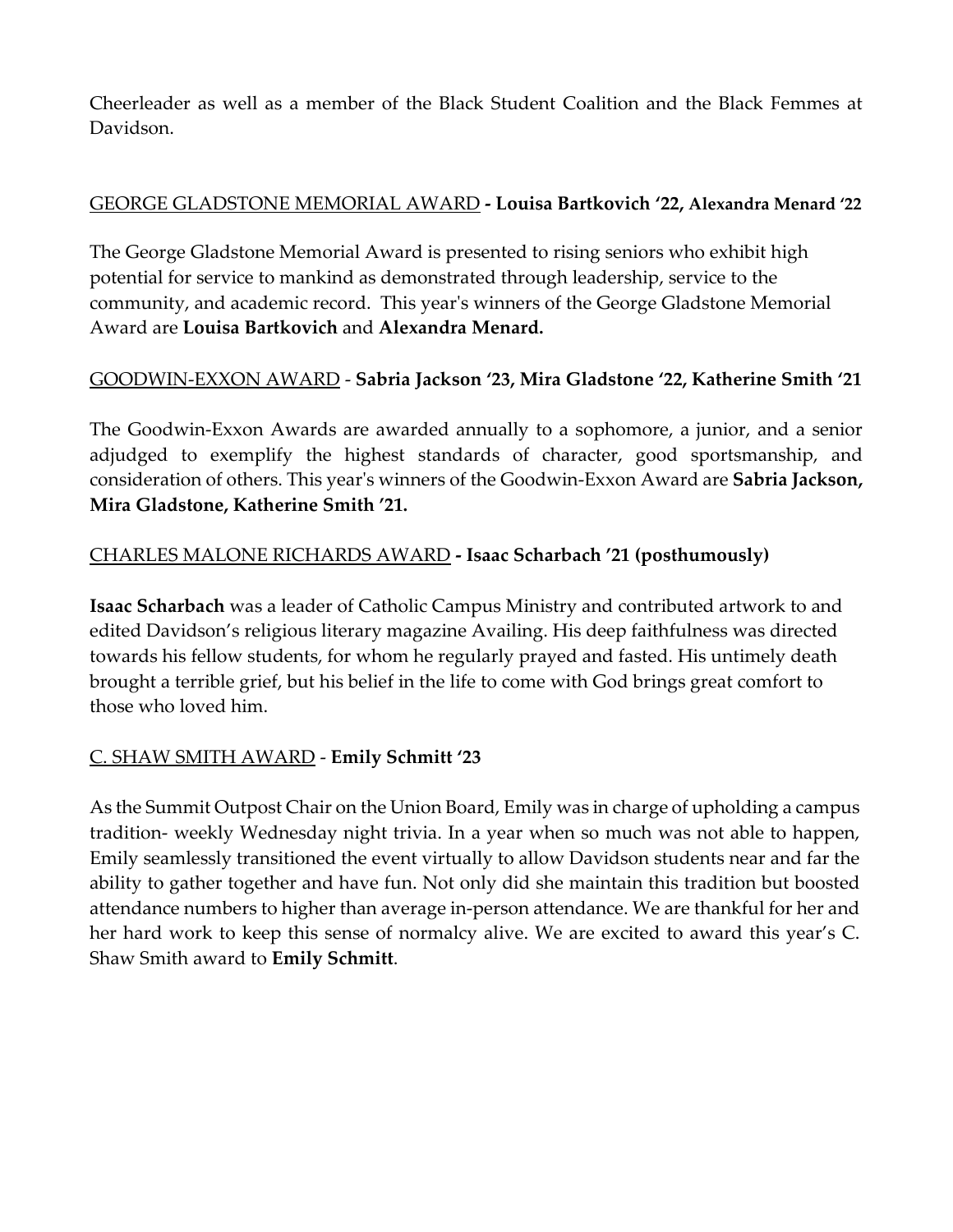# **ATHLETIC AWARDS**

#### TOMMY PETERS AWARD - **Kellan Grady '21**

**Kellan Grady** has started 113 games in his career at Davidson College. He has helped lead Davidson into postseason tournament play in each of the three seasons, including one NCAA and two NIT appearances. Kellan has had the spotlight on him since his freshman season, and expectations surrounding him grew every year. In spite of being in the spotlight, he has been able to perform at a high level while improving in his efficiency, defense and as a leader for our team. Kellan is one of the all-time great Davidson Wildcats.

#### **Career Accolades:**

Two-time 1st Team All A10 Performer (2019, 2021) Two-time 2nd Team All A10 Performer (2018, 2020) Three-time Wooden Award Preseason Nominee 1st Team All A10 Tournament Performer (2021) A10 Rookie of the Year (2018) Graduated as Davidson's  $6<sup>th</sup>$  leading scorer in school history (2002 points scored)

#### REBECCA E. STIMSON AWARD - **Sarah Helen Shepherd '21**

**Sarah Helen Shepherd** will graduate this year as one of our all-time superstars. Sarah has been a revelation – breaking records and rising to the challenge of leading our women back into the championship mix. She has broken time barriers in all her events, lowering our individual medley records every year. She is our second fastest-ever performer in the 200 breaststroke, despite never competing the event in championship competition, and she has enthusiastically used her versatility to plug any and every hole of our lineup. She is the top returning point scorer in the conference.

Sarah has set five Davidson College Records for Women's Swimming: 200 Individual Medley – 1:58.99 (old record: 2:03.54) 400 Individual Medley – 4:14.81 (old record: 4:25.88) 200 Backstroke – 1:58.26 (old record: 2:01.40 200 Medley Relay – 1:40.81 (old record: 1:42.32) 800 Freestyle Relay – 7:16.47 (old record: 7:16.48)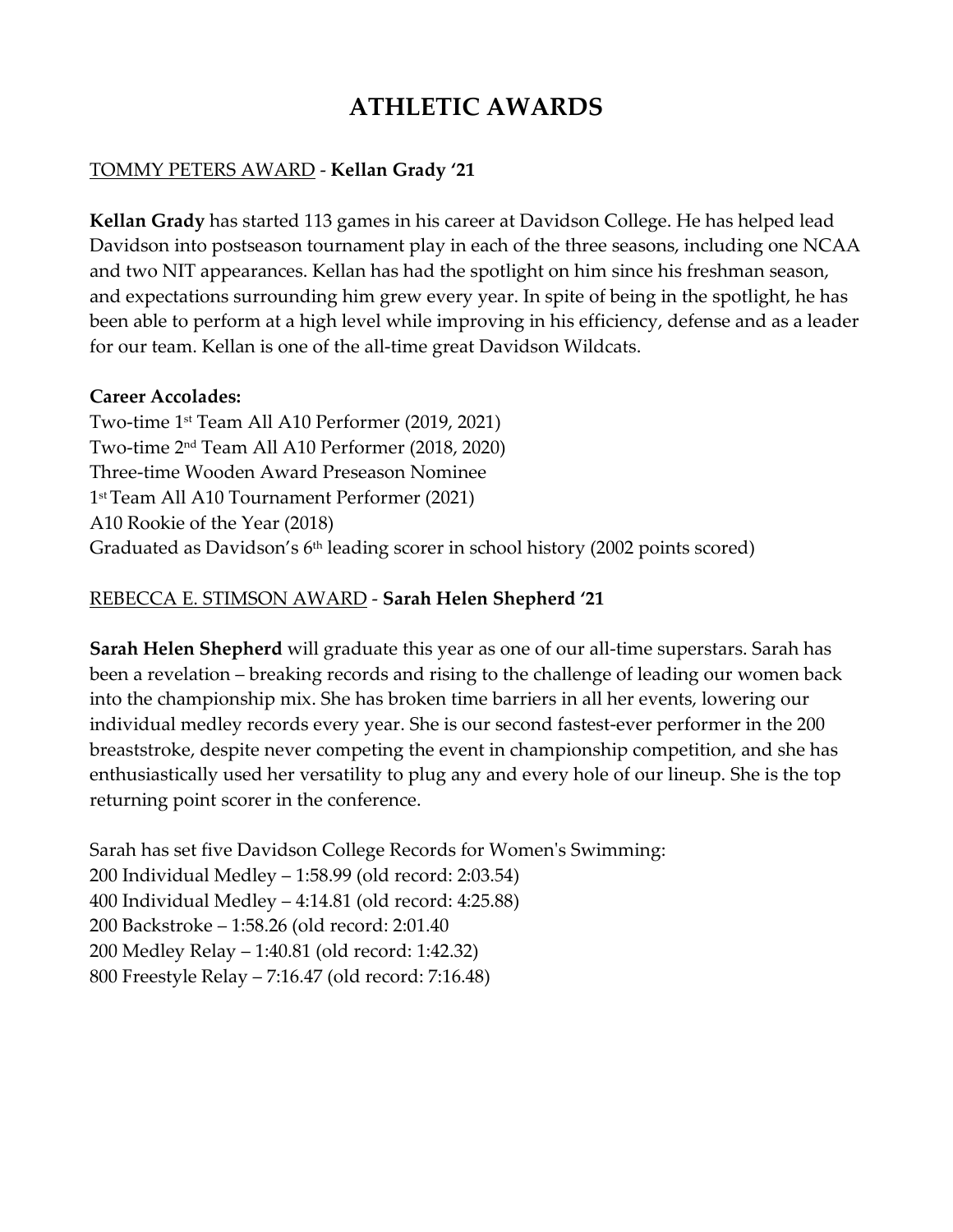## **PHI BETA KAPPA**

#### **ELECTED TO MEMBERSHIP-IN-COURSE** 2021 Inductees

Julia P. Bainum Nathaniel A. Little Caroline Berberian **Emma F. Lynn** John S. Blue Eleanor E Mackintosh Sam M. Bock Azella A. Markgraf Emma T. Brentjens **Anna M. McGuire** Lindy K. Bustabad Melanie L. McKenzie Ben C. Caldwell Brooks W. Moore Kyoung Hun. Choi Sophia A. Nissler Laura A. Collins **Margaret J. Parker** Parker P. Conquest McCauley G. Reardon Austin R. Craig **Austin R. Craig** Anne A. Ridenhour Elayna J. Daniels **Emily G. Rounds** Eleni H. Daughters Sabrina R. Schamroth Harrison A. Dinsbeer Jack S. Sheehy Jessie D. Epstein Alexander L. Sinks Lucy M. Fasano Katherine P. Smith Ben W. Garfield William E. Smith Madelyn E. Gatchel Katie M. Soden Shelby N. Graff Mitchell B. Stanek Thomas C. Hammons Carl D. Sukow Zoe E. Harrison David A. Thole Raven M. Hudson Cole F. Thornton Julia R. Knoerr Nellie B. Turnage Nikolet Kostur Allyson M. Voelker Michael R. Krasuski **Lucy E. Walton** Braden S. Kronheim Caroline F. Webster Dahlia E. Krutkovich Cathy Xu Louis J. Laniak Lidan Zhang Amanda F. Lee Yutong Zhong Sarah Lev

Katie J. Boehm **Alexandria Marsicovetere** Isabelle H. Bradberry Katherine R. McGovern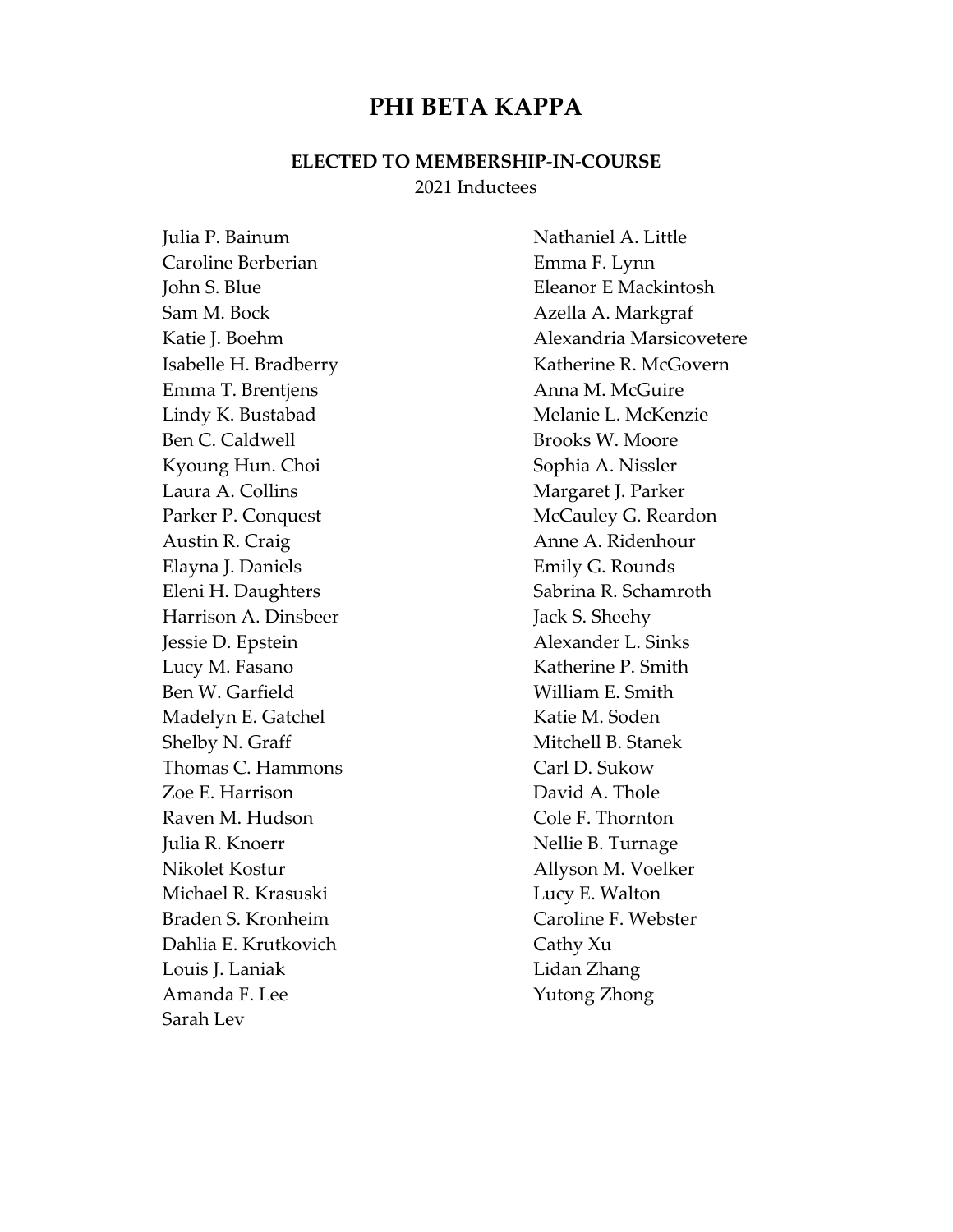# **2020-21 FELLOWSHIPS & SCHOLARSHIPS**

#### **The college recognizes students and recent alumni who have been selected for prestigious national fellowships and scholarships\*.**

Barry Goldwater Scholarship Paul Gomez '22 Andrea Liu '23

Fulbright U.S. Student Program Finalists & Alternates Garnet Brown '21 – English Teaching Assistantship, Spain Jake Carver '21 – English Teaching Assistantship, Taiwan Elayna Daniels '21 – University of Exeter Award, United Kingdom Lucy Fasano '21 – Research, Australia Cole Ferraro '21 (Alternate) – English Teaching Assistantship, Spain Anne-Katrine Glittenberg '21 – English Teaching Assistantship, Taiwan Caroline Matawaran '21 – English Teaching Assistantship, Ecuador Anna McGuire '21 (Alternate) – Research, Norway Alexander Sinks '21 – Research, Germany Katherine Smith '21 (Declined) – English Teaching Assistantship, Spain

Schwarzman Scholarship Lorena James '21

Thomas J. Watson Fellowship Langston Stephens '21 – Innovative Public and Private Affordable Housing Solutions; Brazil, South Africa, Singapore, France

W. Thomas Smith Scholarship Dahlia Krutkovich '21

*\* This list only includes awards that require institutional endorsement and/or about which the Fellowships & Scholarships program was notified. Many grant offers are pending acceptance and program operations.*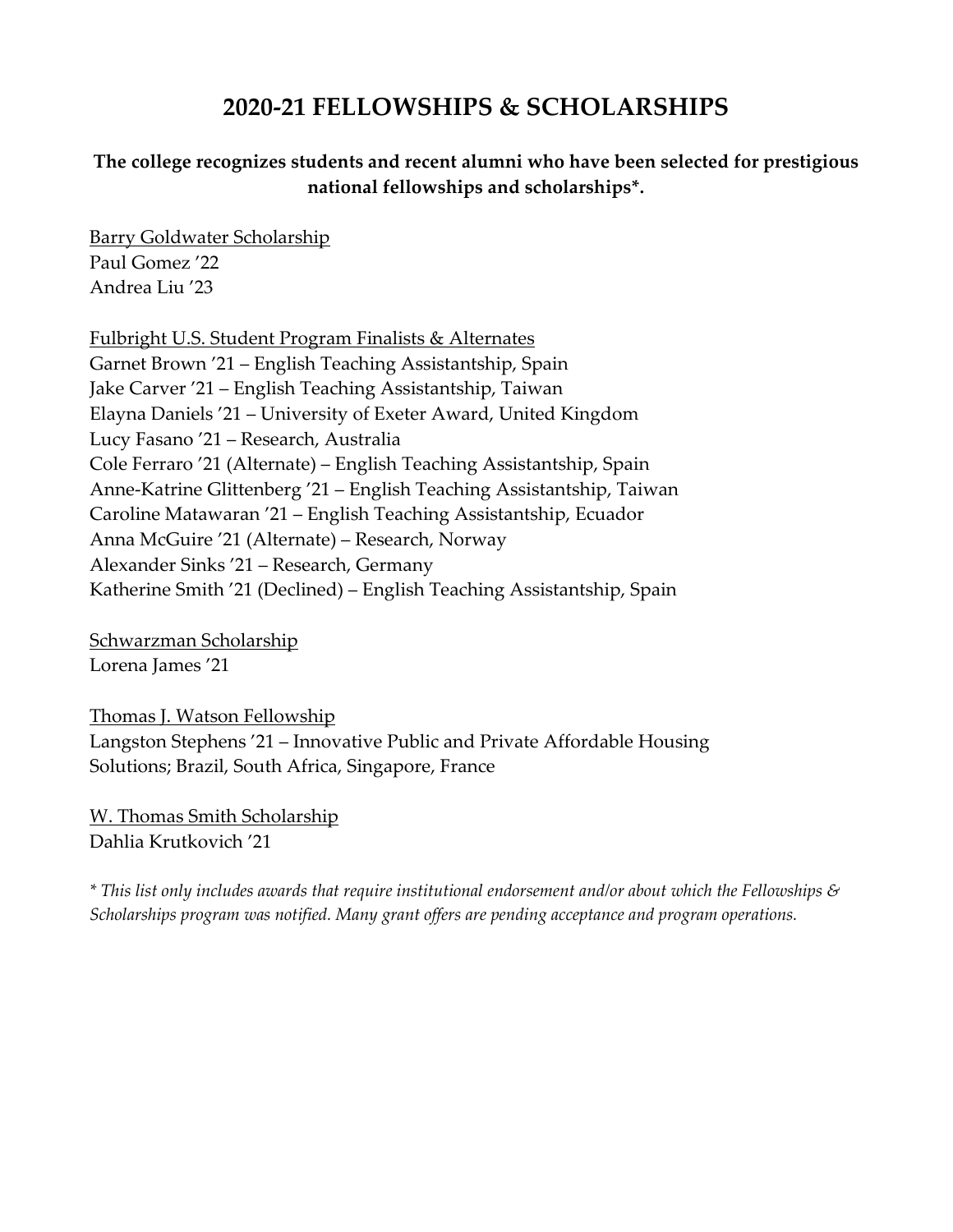# **ACADEMIC AWARDS**

#### ARAB STUDIES AWARD - **Kieran Clark '21, Sophia Nissler '21, Sarah Woods '21**

An Arab Studies and Philosophy major, **Kieran Clark** is an outstanding writer, researcher, and linguistic. After studying in Jordan, he gained an exceptional, native fluency in Arabic, and then embarked upon Hebrew and Farsi. Due to his outstanding linguistic skills and cultural awareness, he contributed to a Hebrew-Arabic language textbook which is currently in production.

An Arab Studies and History major, **Sophia Nissler** is a talented scholar, linguistic, and gem of a human being. She has dedicated her research to giving voice to vulnerable populations around the world. Always challenging herself and seeking to learn more about the world around her, she spent one semester in Lebanon, another in Morocco, as well as a summer in Germany and Jordan. While overseas and on campus, she generously serves the communities around her and beyond.

An Arab Studies major, **Sarah Woods** is an accomplished writer, researcher, and linguist. During her time at Davidson, she has spent substantial time also in Jordan and Lebanon where she has engaged in original research and enhanced her Arabic. A highly accomplished and talented scholar and linguist, she embarked upon Farsi during her senior year. Her joyful personality generously spreads happiness on her community and beyond.

#### SANDY BLACK MEMORIAL AWARD - **Hailey Holck '22**

This award goes to **Hailey Holck**, a junior Chemistry major from San Antonio, TX for excellence in scholarship and deep commitment to service through medicine and research. Her high academic standing is a testament to her keen intellect, indomitable drive, and exceptional work ethic.

### FRANZ BOAS AWARD - **Azella Markgraf '21**

**Azella Markgraf** demonstrates an exemplary commitment to living a life at the intersection of anthropology and activism, with an ardent dedication to community work around climate change. Her ongoing projects on sustainability in Latin America and youth organizing are a testament to her persistent efforts towards a more just world. As a scholar, she does not endeavor to "give a voice to the voiceless" and instead, situates herself as a humble ethnographer who bears witness to incredible labors of change already at work in the margins of society.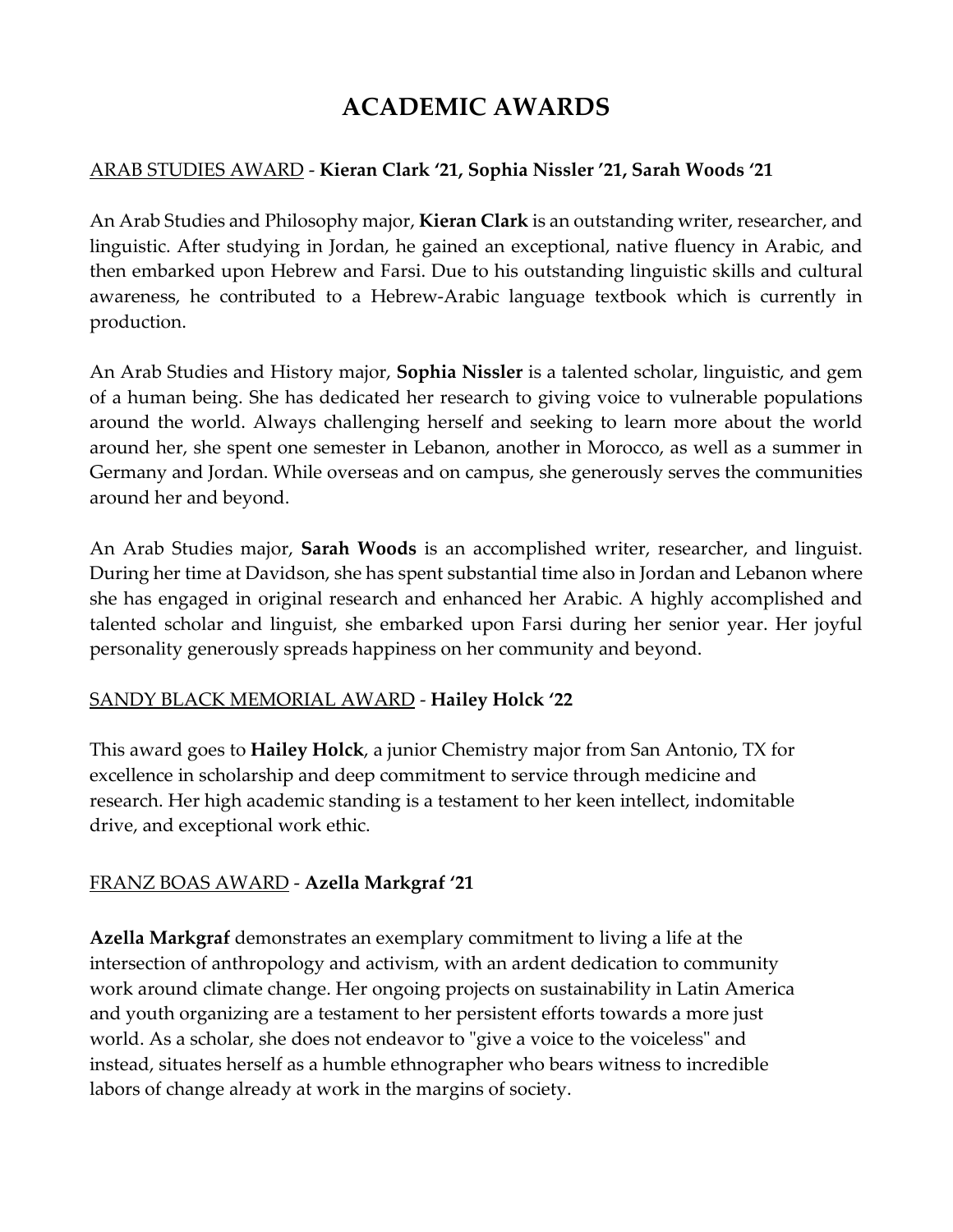#### BREMER GERMAN LANGUAGE AWARD - **Sarah Harrington '21**

For her extensive coursework and dedication to German Studies, as well as her senior thesis on racism in the German health system, particularly towards migrants and refugees during the pandemic, this year's Bremer German Language Award goes to **Sarah Harrington**.

#### CHINESE STUDIES AWARD - **Koyo Hongye Song '21, Nicholas Aaron Leon '21**

This award honors a senior who has used advanced study of Chinese language to encounter, understand, and engage Chinese speakers with sincerity and empathy. The Chinese Studies department is pleased to name **Koyo Hongye Song** winner of this year's Chinese Studies Award.

The East Asian Studies program at Davidson College is pleased to announce that the recipient of the 2021 East Asian Studies Award is **Nicholas Aaron Leon**. Nicholas has demonstrated a deep commitment to learning from people embodying diverse cultural, social, and political perspectives within the East Asian region. Nicholas' professors at Davidson College speak very highly of his perseverance, strong work ethic, leadership skills in collaborating with classmates on group projects, and how well he responds to feedback. His passion for Chinese language and culture inspired him to study in Shanghai on the Davidson in China program during the fall of his sophomore year and to study in Taipei at National Chengchi University during the fall of his junior year. Nicholas is enthusiastic about integrating his interests in East Asian Studies, Chinese language, and Taiwanese culture into his future career in nursing, midwifery, and maternal health. The East Asian Studies faculty at Davidson College congratulate Nicholas and wish him all the best in his post-graduate career.

## COMPUTER SCIENCE AWARD - **Madelyn Elizabeth Gatchel '21, Marianna Grace Ghirardelli '21, Eleni Tsitinidi '21**

For outstanding achievement in every class, impressive research work in computational game theory and machine learning, and invaluable service to the department and the college—including as an AT, a co-president of WiCS, and much more—we present the Computer Science award to **Madelyn Gatchel**.

For her outstanding work across a range of technical courses, for her contributions to the Women in Computer Science group, and her body of extra-curricular accomplishments including collaboration with the US Olympic & Paralympic Committee, we present the Computer Science award to **Marianna Ghirardelli**.

For departmental leadership in WiCS and across campus, for excellence in coursework, and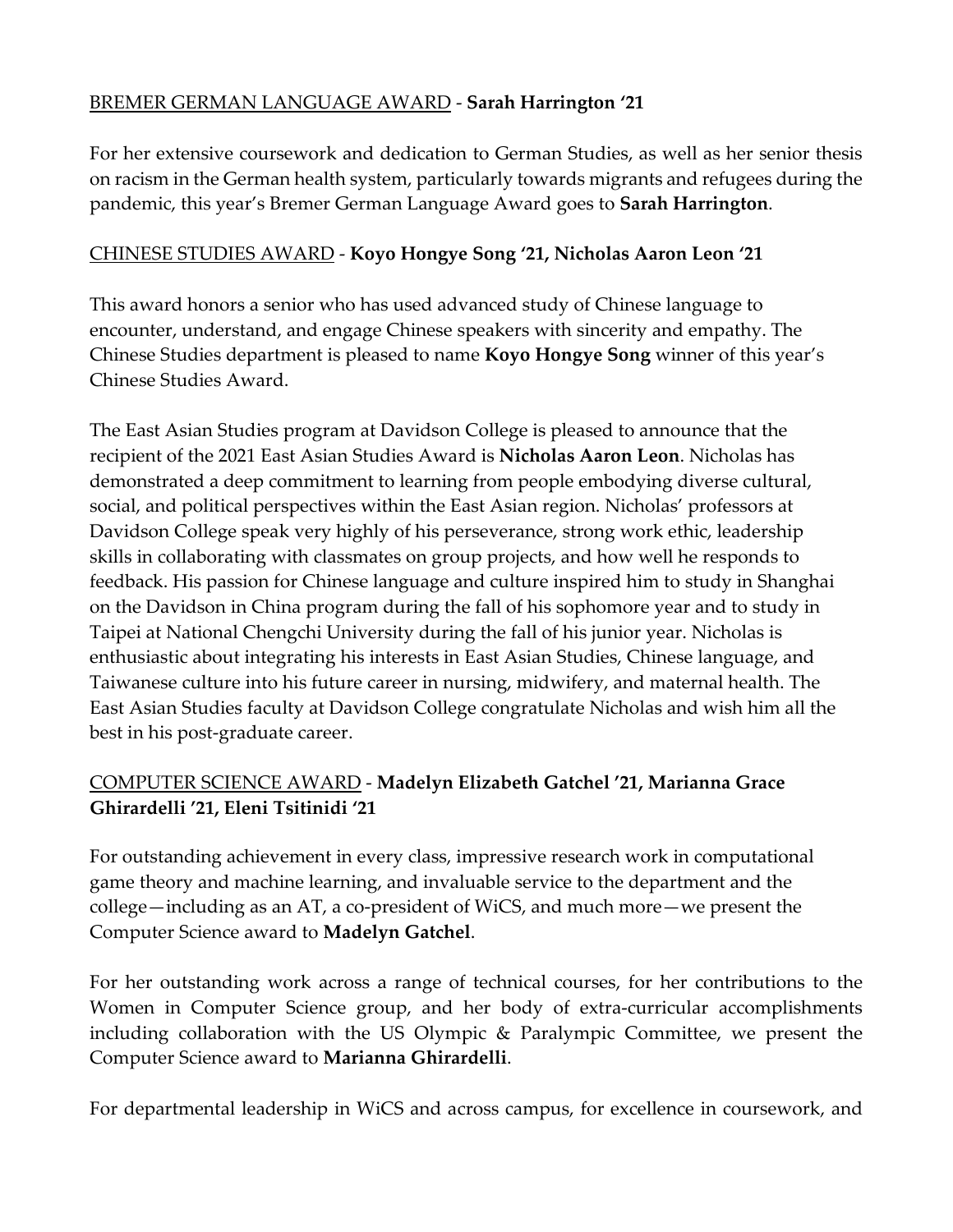for demonstrated success in research at the intersection of artificial intelligence and nuclear physics in collaboration with national laboratories, we award the Computer Science award to **Eleni Tsitinidi**.

### TOM DAGGY BIOLOGY AWARD - **Haleena Phillips '21**

For her enthusiasm for biology, her accomplishment in biochemical research, her leadership in the lab and for the HHMI FIRST grant for inclusive excellence, and her passion and commitment to making her community a better place, the biology department is pleased to award the Tom Daggy Biology Award to **Haleena Phillips**.

#### ALBERTA SMITH DEVANE AWARD - **Zane Khaled Alkoor '21**

In recognition of your clear-minded, warm-hearted, deep-seated respect and appreciation for the complexities, subtleties, and possibilities of the human spirit as expressed in religious sensibilities across the world's cultures, the Religious Studies Department at Davidson College honors you and names you, **Zane K. Alkoor**, the 2021 winner of the Alberta Smith DeVane Religion Award.

### W. E. B. DU BOIS EXCELLENCE IN SOCIOLOGY AWARD - **Anisha Dhungana '21**

**Anisha Dhungana's** thesis, *Casteism Manifested: The Immigration, Transnationalism and Racialization of Casteism*, based on interviews with Nepali immigrants in North Carolina and Texas, focuses on experiences of casteism, immigration, and racism in both Nepal and the US. Anisha's research adds to understandings of how issues of caste reproduce themselves and makes excellent contributions to sociological knowledge about caste in global society.

### ENVIRONMENTAL STUDIES OUTSTANDING SENIOR AWARD - **Graduating Senior Class of ENV Majors '21**

This year's winner of the Environmental Studies Senior Award is recognized for their extraordinary commitment to collaboration, their enthusiasm for experiential and experimental learning, the many ways they have contributed to environmental causes, their dedication to interdisciplinarity, and their handling the pandemic with creativity, grace, and good humor. For all this and more, we give this award to the graduating senior class of ENV majors collectively!

### MONDE FRANCOPHONE AWARD - **Lee Kromer '21, Benjamin Yokoyama '21**

The French & Francophone Studies celebrates **Lee Kromer** for his exceptional contribution to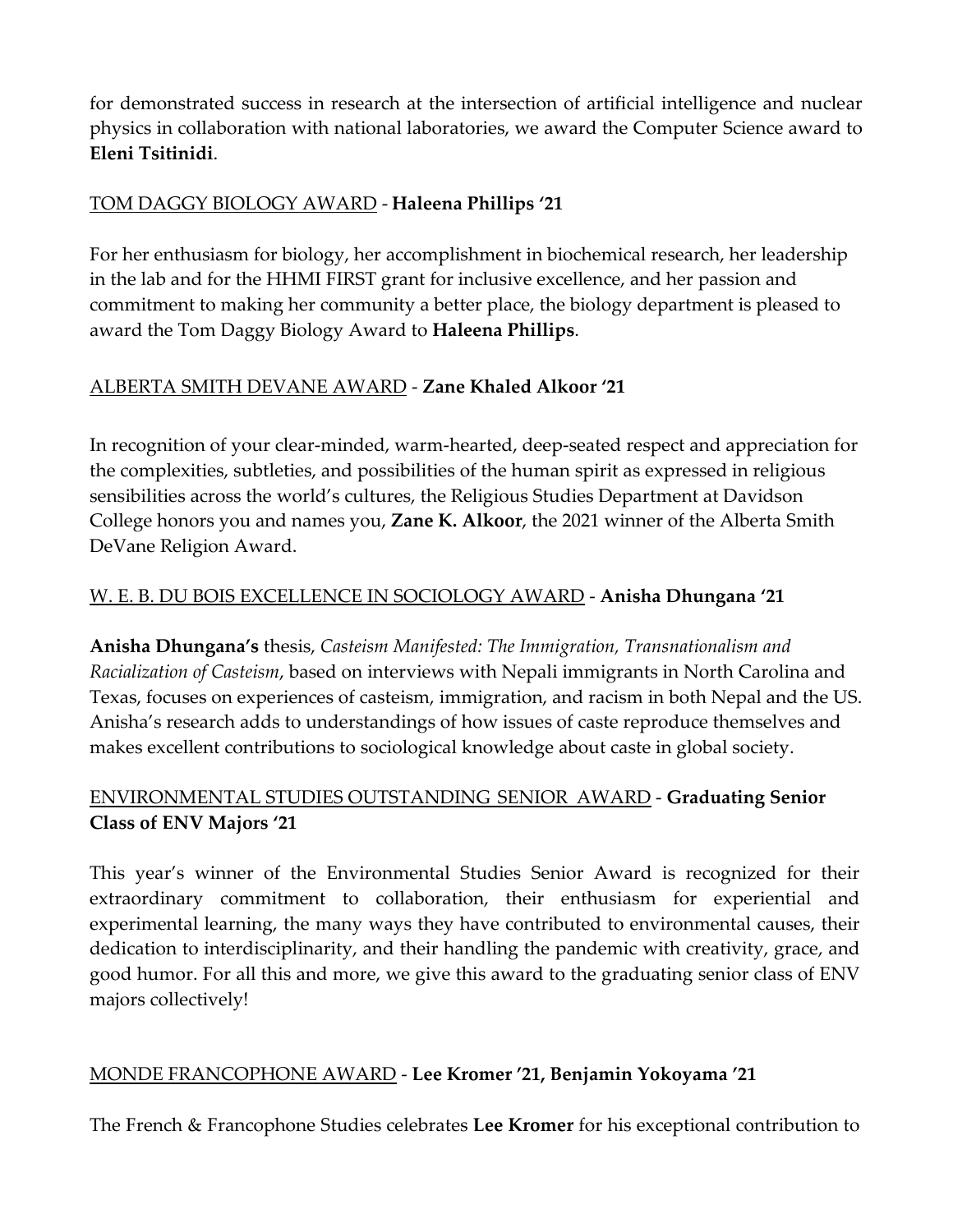the F&FS program. With contagious enthusiasm, Lee shared his passion for the language with everyone at the French table or while visiting different F&FS classes. Lee was an exceptional AT, a model participant of our Davidson in France program and all our cultural events as activities. Merci, Lee!

The French & Francophone Studies department congratulates of **Ben Yokoyama** for his outstanding academic performance in all his classes, for earning the highest score at the DELF exam in France and being a fantastic AT and writing tutor for the department. Ben is also an incredible support to all his peers, helping them and cheering for them.

## JOE GARDNER THEATER AWARD - **Landin K. Eldridge '21**

As generous as she is versatile, Landin Eldridge captures the very best of theatre's collaborative spirit. Whether specializing as an actor, designer, director, researcher, playwright, or advocate, she inspires and elevates the craft of everyone around her. Deservedly adored by all, Landin has made the Theatre Department, and Davidson as a whole, a kinder, quirkier, and more humane place.

## WILLIAM B. HIGHT EDUCATIONAL STUDIES AWARD - **Quinn Ardastra '21**

Established by colleagues, alumni, and friends in the memory of William B. Hight, founder and longtime chair of the Educational Studies Department, this award recognizes a student who has an insatiable passion for the study of education and society, as well as high academic achievement. This year the Educational Studies Department recognizes **Quinn Ardastra** for her exceptional scholarship.

### MUNDO HISPÁNICO AWARD - **Julia Rose Knoerr '21**

This award goes to "A graduating major who has performed both excellent academic work and outstanding service to the campus and broader communities." **Julia Knoerr**, we celebrate you and the profound impact you have made on others through your teaching on campus and at the elementary school and through your investigative reporting in Buenos Aires, Los Angeles, and Davidson. ¡Gracias por todo!

### DOUGLAS HOUCHENS STUDIO ART AWARD - **Avery Fleeman '22**

Looking at rust under a microscope reveals geometric, paper-like layers of oxidizing metal. This student's work exhibits this alchemy on an epic scale. Speckled pools of dried rust and natural dyes stain paper formed into arrays of prisms that cast shadows and invert space. Your quiet passion, critical thinking, and drive to put process before product is profound.

### DAVID HALBERT HOWARD, JR. CHEMISTRY AWARD - **Hailey Holck '22**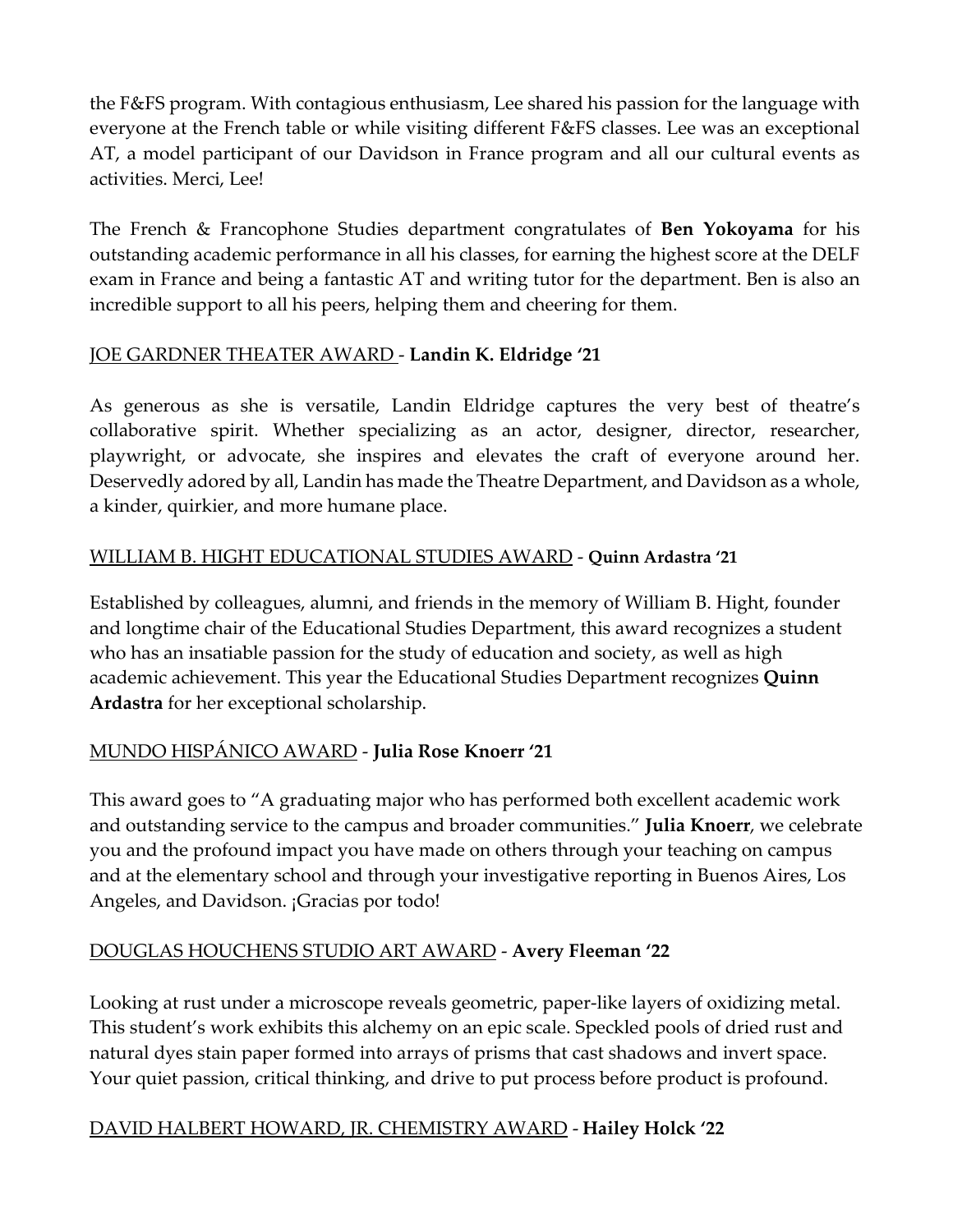**Hailey** is an exceptional student who has rapidly progressed through the chemistry curriculum. In addition to setting a high standard in the classroom, Hailey has also established herself as a valuable embedded tutor for students who are new to chemistry. Hailey has also worked with the department's American Chemical Society Student Affiliate chapter to build community among majors.

#### LUCILE AND MAX JACKSON AWARD IN ART HISTORY - **Blanchard Seniff '22**

You are willing to take risks and fly high as a junior among seniors, and because you trust yourself with the eye of an eagle, the wisdom of an owl, the dedication of a woodpecker, the wingspan of a hawk, the calmness of a white dove, we honor you with the expectation of reaching even grander heights in your future.

### THE KEISER PRIZE IN ENGLISH FOR CLASSICAL PERFORMANCE - **William J. Tabor '21**

The Keiser Prize in English is given for excellence in classical performance. **Will Tabor's** performance in two Shakespeare classes may not have been "classical" in the traditional sense of the word, but it was certainly excellent. His in-class performance included acting in scenes as a way of exploring Shakespeare's scripts, while it also extended to leadership in class discussions and sharp-eyed written commentary. A history major, Will brought an intrepid liberal arts spirit to his literary studies.

## LATIN AMERICAN STUDIES PRIZE - **Marisa Mecke '21**

We recognize **Marisa Mecke** for her groundbreaking study highlighting the often-silenced transnational relationships between Cubans on the island and in the United States since the 1959 Revolution. Her honors thesis combines ethnographic research from Havana with analysis of published memoirs and fiction to reveal how Cuban families remain in contact and create strong bonds despite sometimes intense geographic, political, and social separation.

### HENRY T. LILLY AWARD FOR EXCELLENCE IN ENGLISH - **Woody Moore '21**

Feisty and intellectually agile, **Brooks Woodcock Moore** is the recipient of the 2021 Henry T. Lilly Award for Excellence in English. An avid and able researcher, deft and imaginative writer, and perceptive communicator, Woody is admired by professors and peers alike for her humility in tandem with her incisive intelligence and ability to facilitate discussion with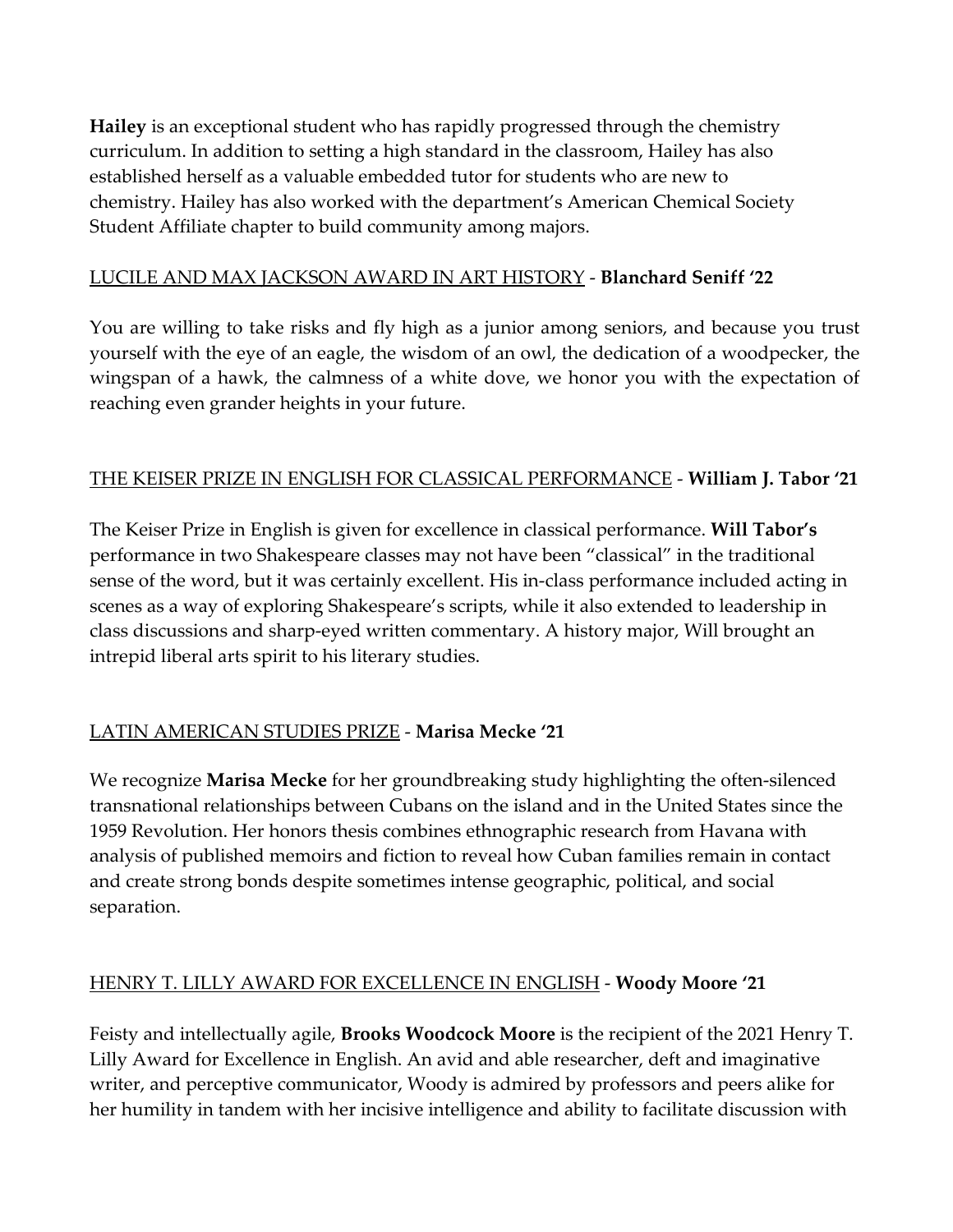lively insights.

## ALAIN LOCKE / ANNA JULIA COOPER AWARD FOR EXCELLENCE IN AFRICANA STUDIES - **Anisha Dhungana '21, Margaret Parker '21**

Commemorating the distinguished lives and achievements of two outstanding figures whose legacies significantly impacted future discourses on race, gender, class, and sexuality in Africana Studies, we bestow this award to **Anisha Dhungana** and **Margaret Parker** for exhibiting academic excellence in this regard.

## WILLIAM G. MCGAVOCK MATHEMATICS AWARD - **John Sterling Blue '21, Madelyn Elizabeth Gatchel '21, Braden Scott Kronheim '21**

For high quality work across a range of rigorous courses both at Davidson and in Budapest, for deep consideration of the mathematical implications of his machine learning models in his research at the intersection of mathematics, computer science, and physics, especially with his work using generative adversarial networks, we award the William H. McGavock Mathematics award to **John Blue**.

For her meritorious work throughout the mathematics curriculum, for her tremendous growth as a mathematician over the course of her studies at Davidson, and for her leadership and service in the classroom, department, and campus community—we award the William G. McGavock Award for accomplishment and promise in mathematics to **Madelyn E. Gatchel**.

For excellence in a multitude of challenging courses both here and in Budapest, for depth of mathematical exposition in crafting creative solutions, and for published work utilizing uncertainty quantification methods in machine learning applications, we award the William H. McGavock Mathematics award to **Braden Kronheim**.

#### SALLY G. MCMILLEN GENDER & SEXUALITY STUDIES PRIZE - **Alex Aiello '21, Raven Hudson '21**

We recognize two exceptional, year-long projects: **Raven Hudson's** perceptive and elegantly argued Honors thesis, which productively asks what we can learn about melancholia and identity by reading queer Asian American poetry as theory. **Alex Aiello's** innovative study of how college students navigate consent and pleasure across the full spectrum of their gender and sexual identities, which collects and analyzes important quantitative and qualitative data.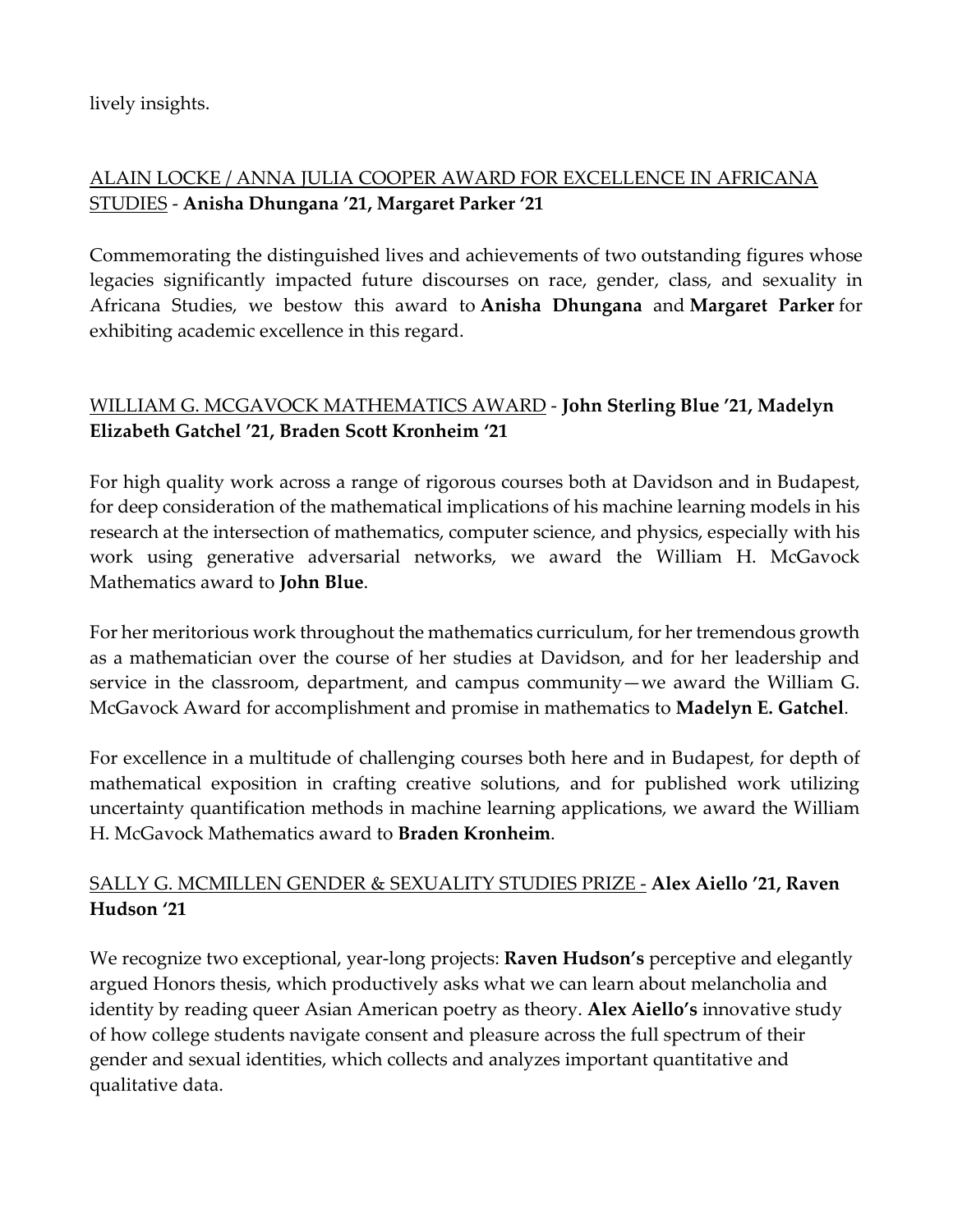### A.K. PHIFER AWARD IN ECONOMICS - **Zach Henley '22, CJ Moeling '22**

This year's winners have displayed exceptional analytical skills and the ability to ask insightful research questions. Most importantly, these recipients have shown profound appreciation for the way that the study of economics can improve our understanding of the world.

### PHYSICS AWARD - **Braden Scott Kronheim '21**

This year's recipient has excelled in coursework while publishing and presenting internationally in the field of particle physics. From speeding up supersymmetry predictions by a factor of 16 MILLION to mapping detector signals using artificial intelligence, the recipient's independent study and research focused on "physics vs. the machines". This year's Physics Award goes to **Braden Kronheim**.

## W. KENDRICK PRITCHETT AWARD IN CLASSICS - **Harrison Allen Dinsbeer '21, Caroline Frances Webster '21**

**Harrison Dinsbeer** is "all in" for Classics. His career at Davidson and abroad testifies to this enthusiasm: no fewer than twenty courses in Latin, Greek, and Classical Studies. Gregarious, charismatic, and kind, Harrison has served as president of Eta Sigma Phi, organized a classics basketball game, and led the campus in mourning the sudden tragic loss of a dear friend.

**Caroline's** senior capstone paper illustrates the qualities that she has brought to every course in classics— a creative mind and insightful perspectives, clearly and elegantly expressed. Her use of iconography, literature, and history to explore the body of the Roman Vestal Virgin not only models beautifully the interdisciplinarity of the field, but also demonstrates her range of perspective and inquiry.

### J. HARRIS PROCTOR AWARD IN POLITICAL SCIENCE - **Anna McGuire '21, Sabrina Schamroth '21, Daniel Thomas '21**

Established in 1993, this award honors Professor Emeritus J. Harris Proctor, former chair of the Political Science Department. It is awarded annually to outstanding senior political science majors. The Political Science Department is pleased to name **Anna McGuire**, **Sabrina Schamroth**, and **Daniel Thomas** as winners of this year's J. Harris Proctor Award.

### RICHARD ROSS MEMORIAL MUSIC AWARD - **Sarah Gorham Austin '21**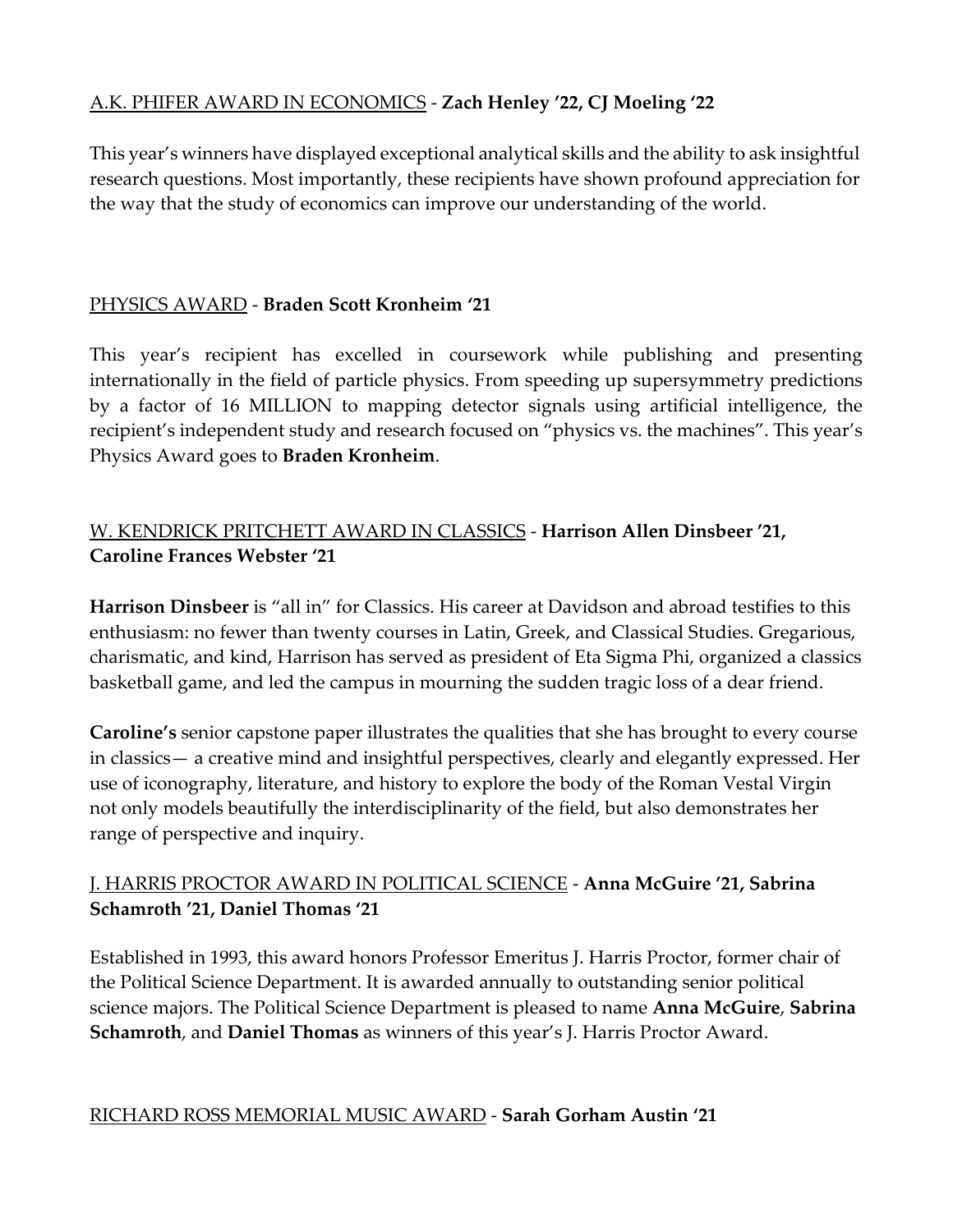From portraying a determined Juliet to an indulgent Orlofsky, from navigating the nuances of Russian art song to conducting Debussy, **Sarah** has radiated unbridled vivacity as a music scholarship recipient and concerto competition winner. Sarah's artistry and geniality have served as a beacon for her classroom and ensemble peers, leaving an illuminating, lyrical imprint on our music community.

## DEAN RUSK INTERNATIONAL STUDIES PROGRAM AWARD - **Daniel Thomas '21, Sreylin Touch '22**

The Dean Rusk Global Corps has a critical role in promoting international engagement within our community. It brings the world to Davidson College, through engaging students and the broader community on global issues. In recognition of their dedication and contributions to international studies, **Daniel Thomas** and **Sreylin Touch** are recipients of the Dean Rusk International Studies Program Award.

## RAWLEY P. TURNER DRAMA AWARD - **Ariel Chung '21**

As the grief-stricken cheerleader Agnes in She Kills Monsters, **Ariel Chung** delivered a powerful performance which served as the capstone of her exceptional acting career at Davidson. For this project, Ariel displayed detailed dimensionality and masterful technical skill while working in the challenging media of video and Zoom. The Department of Theatre is proud to present Ariel with the Turner Award for excellence in acting.

### PORTER VINSON CHEMISTRY AWARD - **Chenlu Qin '23**

**Chenlu** is an extraordinary student. In the classroom, Chenlu seeks to learn beyond the scope of the course materials, is scientifically curious, and learns independently. Chenlu, although still in her sophomore year, has completed multiple research experiences. Her work last summer focused on computational studies on enzyme action.

### JAMES BAKER WOODS III AWARD - **Joe George '22**

Demonstrating a superior quality of character for his contributions to the Davidson ROTC program with his continued willingness to volunteer for leadership positions and ROTC activities - while balancing a rigorous academic schedule. CDT George has been an integral member of the organization for his attention to detail and eagerness to assist other cadets with topics they struggled with. He exhibited great moral character both in and out of uniform. His significant contributions to the Army ROTC program, and Davidson College, led to this year's recipient nomination of **Cadet Joe George**.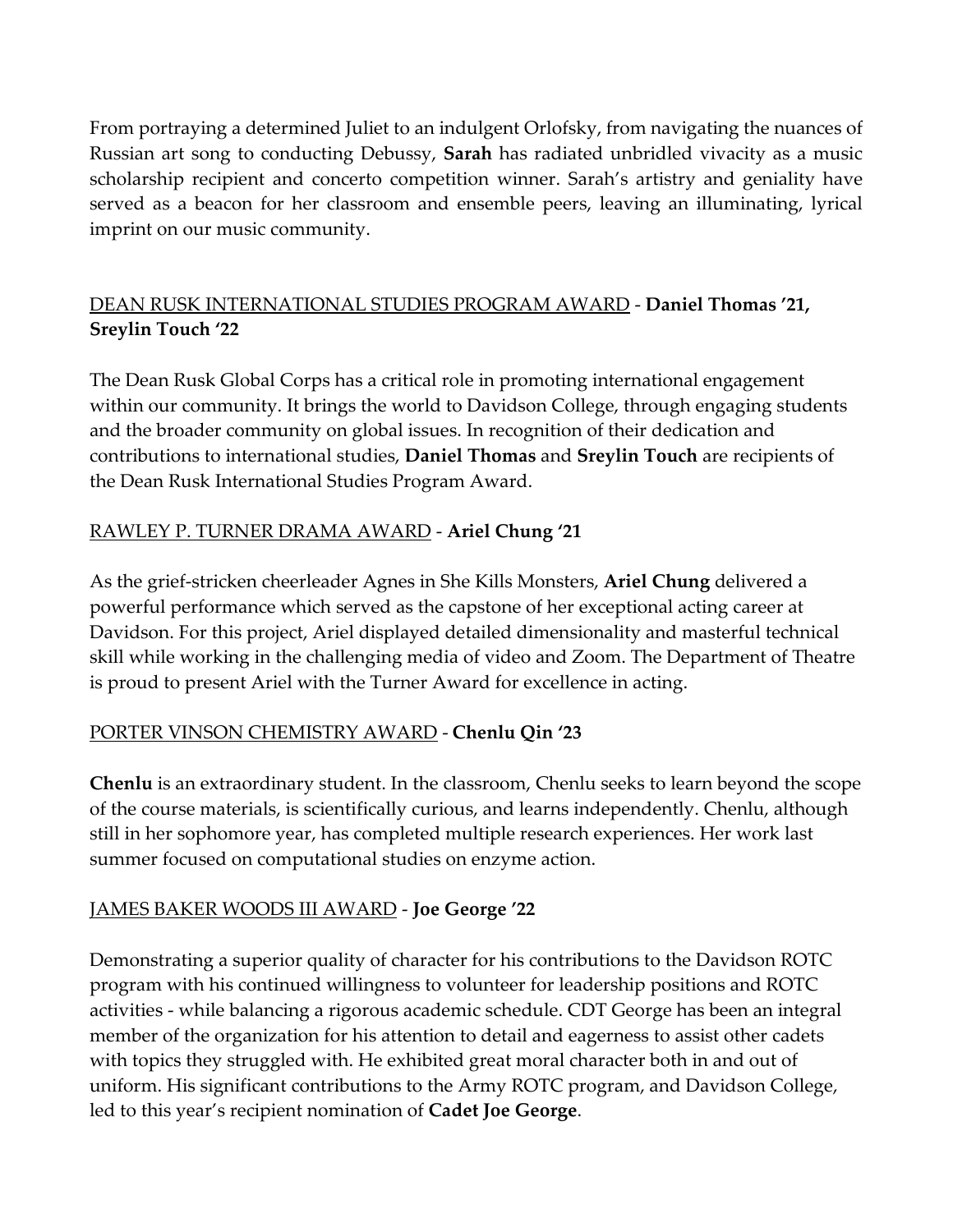## DANIEL BLAIN WOODS AWARD - **Paul Timothy Gomez '22, Mary Caroline Kaufmann '22**

**Paul Timothy Gomez**, a junior Biology major from Chula Vista, California, and **Mary Caroline Kaufmann**, a junior Philosophy major from Salisbury, North Carolina, are the co-recipients of this year's Daniel Blain Woods Award. This award goes to you in recognition of your outstanding academic achievement, profound commitment to the well-being of others, and exemplary leadership.

### WILLIAM GATEWOOD WORKMAN PSYCHOLOGY AWARD - **Elle McCall '21, Sophie Wolf '21**

Annually the Department bestows this award as its highest honor, commemorating the standards of excellence demonstrated by Dr. Workman in his professional attainments in Teaching, Research, and Service. This year's award goes to two students, **Sophie Wolf** and **Elle McCall**.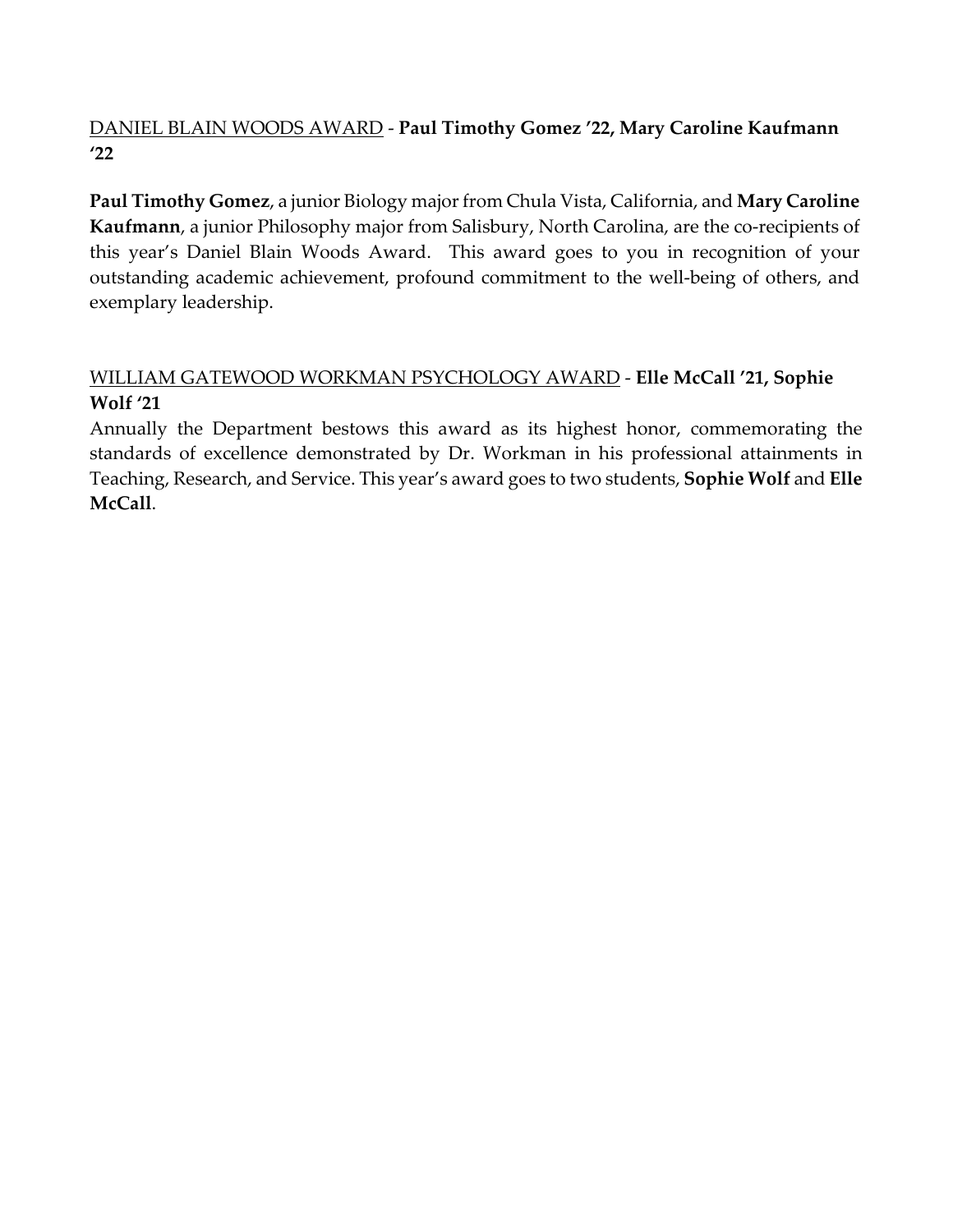## **OMICRON DELTA KAPPA RECOGNITION AND AWARDS**

Omicron Delta Kappa (ODK) is a national leadership honor society which recognizes students for leadership in campus or community service, social and religious activities, athletics, student government, journalismand the creative and performing arts. Juniors and seniors who have significantly contributed to campus life in one of these areas and who are ranked in the top 35% of their class are eligible for ODK membership.

| Samuel Bock '21         | Eleanor Mackintosh '21 |
|-------------------------|------------------------|
| David Choi '21*         | Sam McKlin '21*        |
| Laura Collins '21*      | Eliza Patterson '22*   |
| Thomas Cromie '22*      | Evan Pritchard '22*    |
| Sedem Dankwa '21        | McCauley Reardon '21*  |
| Eleni Daughters '21*    | Anne Ridenhour '21*    |
| Ramona Davis '21*       | Nabil Saad '21*        |
| Taylor Drake '21*       | Kaitlin Soden '21*     |
| Madelyn Gatchel '21     | Sophie Sauer '22*      |
| Camille Herring '21*    | Eleni Tsitinidi '21*   |
| Kaizad Irani '22*       | Katie Turner '21*      |
| Anna Maria Johnson '22* | Mitchel Stanek '21     |
| Julia Knoerr '21        | Lucy Walton '21        |
| Joshua Lodish '22*      | Caroline Webster '21*  |
|                         |                        |

#### **2020-21 OMICRON DELTA KAPPA MEMBERS**

#### *\*New Inductee*

- **Faculty Advisor:** Mr. Walter M. Snipes, Assistant Dean of Students/Director of Residence Life
- **Circle Coordinator:** Mrs. Nadia Campbell, Director of Chidsey Leadership Program
- **Circle Assistant:** Ms. Tracy Bourgeois, Executive Assistant, Dean of Students
- **Faculty Inductee:** Dr. Rose Stremlau
- **Staff Inductee:** Sandor "Sandy" Helfgott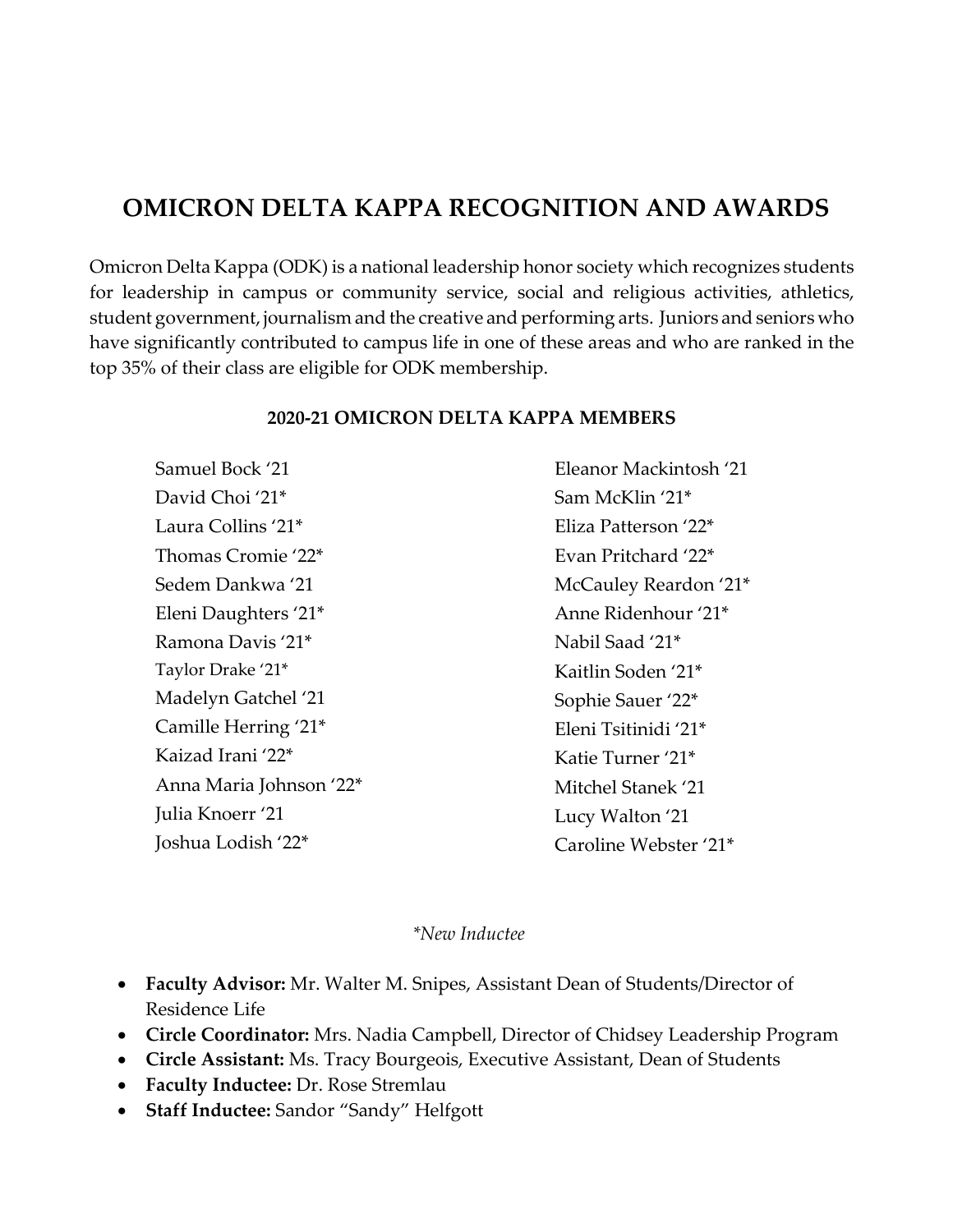## 2021 ODK TEACHING AWARD - **Chris Marsicano**

With selflessness as a staple of his teaching, **Chris Marsicano** exemplifies a life of leadership and service. His continued support for his students making them feel supported, heard, and understood. His selfless spirit and commitment to the Davidson community makes our college better as he encourages students to lead with humility and follow their passions.

## 2021 ODK STAFF AWARD - **Jacquelyn Culpepper**

**Jacquelyn** has been an indispensable staff member going out of her way to engage with her students on a personal, validating level. Jacquelyn recognizes the sacredness of human connection and brings great empathy to all that she does. She is an important presence in the Davidson community as she purposefully engages, encourages, and uplifts others.

#### 2021 ODK COMMUNITY AWARD - **Wesley Fogg**

**Wesley's** impact on the Davidson Community is felt at the Summit Coffee Outpost, the hub for student social and academic life. Wesley has demonstrated a devotion to student life and well-being at Davidson. Wesley's warm and welcoming demeanor made the outpost the space for the many political coffee chats, class meetings, concerts and plays, and trivia events.

# **STUDENT GOVERNMENT ASSOCIATION**

### 2021 FACULTY AWARD - **Mario Belloni**

This award is presented on behalf of the Student Government Association and recognizes the positive involvement of a professor in the lives of students outside the classroom setting. This year's recipient is **Mario Belloni**.

#### 2021 PRE-MAJOR FACULTY ADVISING AWARD - **Alice Wiemers**